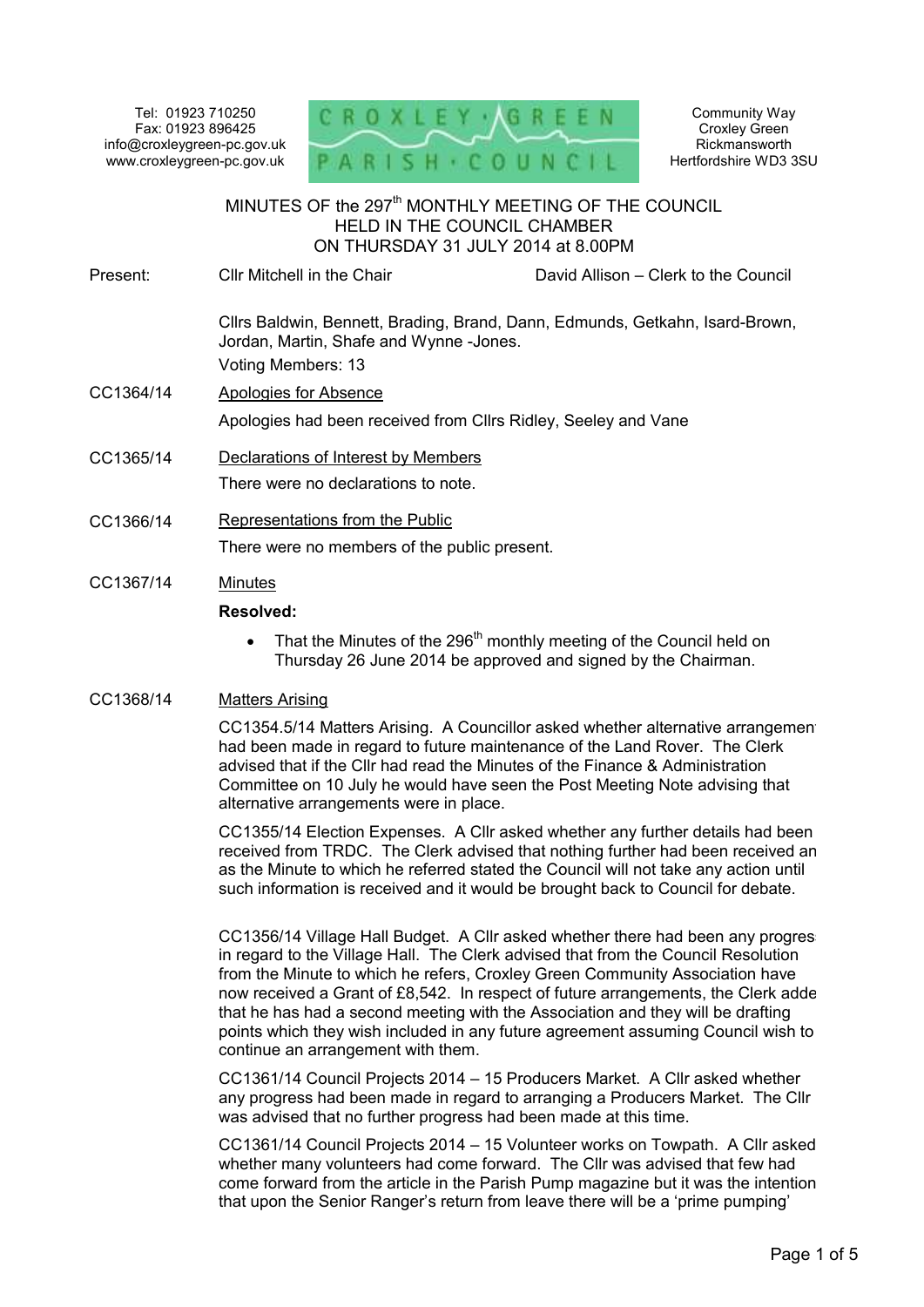'prime pumping' exercise to stimulate interest for the future.

CC1363/14 Council Projects Plaques for trees. A Cllr asked what the current situation was in regard to this item. The Clerk advised that the plaque has now been placed next to the Jubilee oak tree on the Green. The Clerk commented that he was currently working on a form of words based on that provided by Cllr Dann regarding the Dawn Redwood outside the Parish Council's office. The Clerk added the Dawn Redwood now had a Tree Preservation Order on it.

CC1369/14 Committee Reports

# CC1369.1/14 Environment and Amenity Committee held on 4 March and 3 June 2014 **Resolved:**

• That the Minutes of the Environment and Amenity Committee held on 4 March and 3 June 2014 be adopted as a report of the meetings.

#### CC1369.2/14 Any Matters Arising

EA1048/14 Dog Fouling. A Cllr asked that he noted that the Minutes referred to a number of prosecutions that had taken place but that he was unaware on any in Croxley Green. It was pointed out that the comment in the Minutes had been one of taking the Three Rivers District as a whole.

CC1049/14 Land at A412 Watford Road, East of Sycamore Approach. A Cllr aske whether any progress had been made on this matter. The Clerk advised that it was the intent to progress this when the new Ranger starts so on health & safety grounds there are two Rangers on site whilst the initial investigation is undertaken.

CC1369.3/14 Planning and Development Committee held on Wednesday 4 June and 18 June 2014

#### **Resolved:**

- That the Minutes of the Planning and Development Committee held on Wednesday 4 June and Wednesday 18 June 2014 be adopted as a report of the meetings.
- CC1369.4/14 Any matters arising

There were no matters arising.

CC1369.5/14 Finance and Administration Committee held on 8 May 2014

#### **Resolved:**

• That the Minutes of the Finance and Administration Committee held on Thursday 8 May 2014 be adopted as a report of the meeting.

### CC1369.6/14 Any matters arising

There were no matters arising.

## CC1370/14 Parish Council Risk Assessment Review

The Chairman introduced this item and asked the Clerk to elaborate. The Cler referred to the Risk Assessment document that had been circulated with the Agenda and advised that the Risk Assessment had not changed substantially since last year.

## **Resolved:**

• That the Risk Assessment be adopted.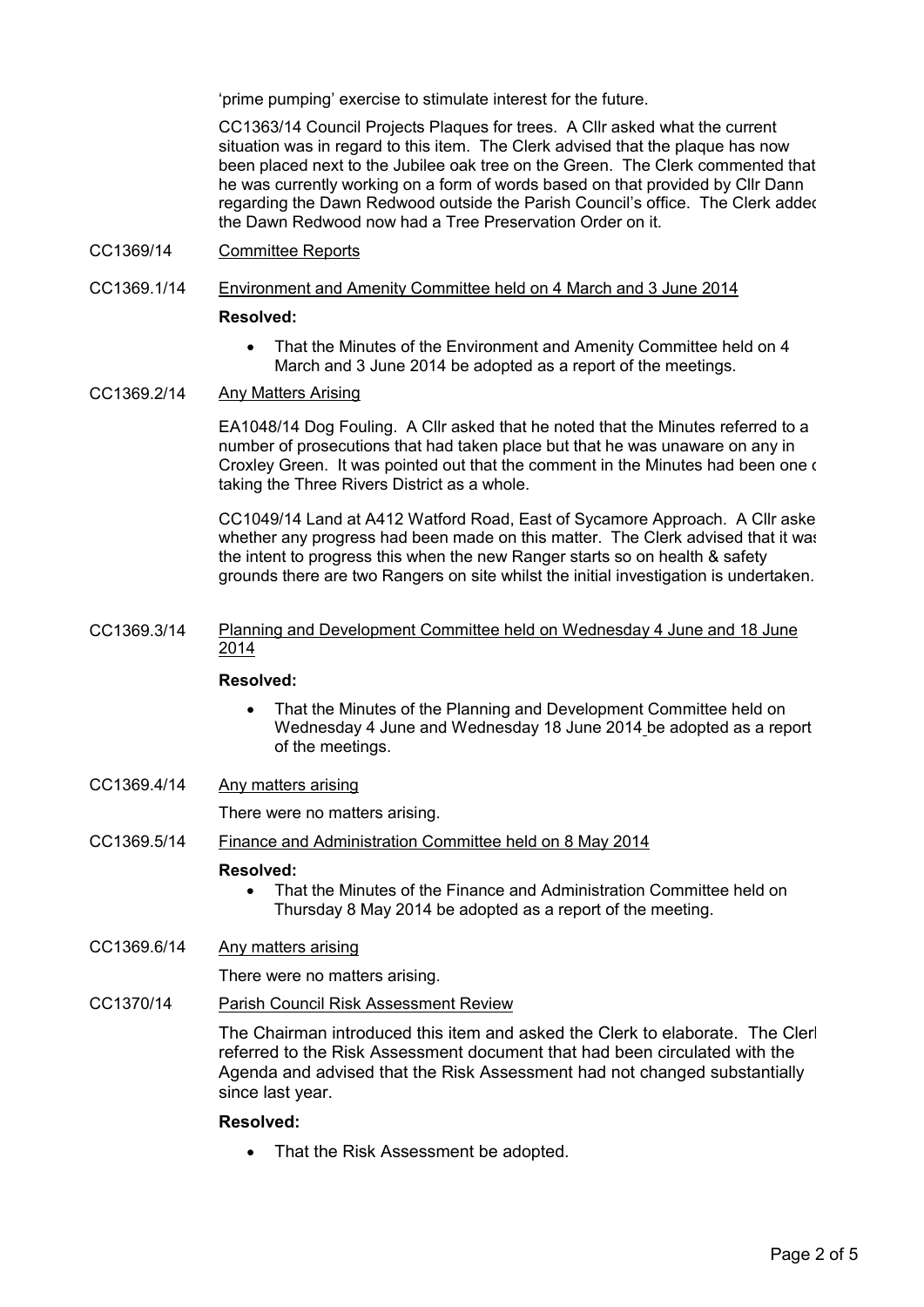#### CC1371/14 Parish Council's Internal Audit Review

The Chairman introduced this item and asked the Clerk to elaborate. The Cler referred to the paper circulated with the Agenda and advised that the Internal Audit Review was very similar to that of last year and had proved very effective.

#### **Resolved:**

• That the Audit Plan be accepted.

#### CC1372/14 Parish and Town Council draft charter consultation

The Chairman introduced this item and referred to the draft Countywide Charter for Parish and Town Councils that Hertfordshire County Council (HCC) had produced which was circulated with the Agenda. The Chairman invited Members to commer.

Members considered that whilst the Charter in principle was laudable in theory, there were no practical measures contained in it of any substance as to how it could work, particularly in regard to finance.

Members were concerned that section 5 lacked detail especially in regard to how County would take forward and action matters which are raised from Paris level on behalf of the local electorate. It was noted that although there was reference to an appendix in the body of the document there was no appendix included.

Concern was expressed about potential joint funding particularly if this related to a matter which fell upon County as a duty resulting in possible 'double taxation' with funding from the local Precept as well as residents funding County.

Members expressed concerned about the proposed methods of communication in having to use the HCC Call Centre and that Councillors and in particular the Proper Officer (Clerks) of Parish Council's should have direct access to responsible officers at County via an internal directory.

Members expressed grave reservations about the Charter particularly when it came to consultation on matters where there will be cost cutting from County. It was stated that the locally elected Parish Council Members would be placed in an invidious position in not being able to properly represent the wishes of their local community particularly if issues proposed at County were in conflict with the views of local residents. It was considered that there must be proper, effective and meaningful liaison and consultation on any measure that would impact on the local community prior to decisions at County being made.

### **Resolved:**

- That the Clerk prepares a letter to HCC based on the discussion at the meeting expressing the Council's concerns;
- That the Clerk circulates the draft to Members for comment prior to dispatch.

#### CC1375/14 Hertfordshire County Council (HCC) Public consultation on Bus Services

The Chairman introduced this item and referred the public consultation documents on reducing bus services that Hertfordshire County Council (HCC) had produced and circulated with the Agenda. The Chairman invited Members to comment.

The Council were extremely concerned about the proposals being put forward as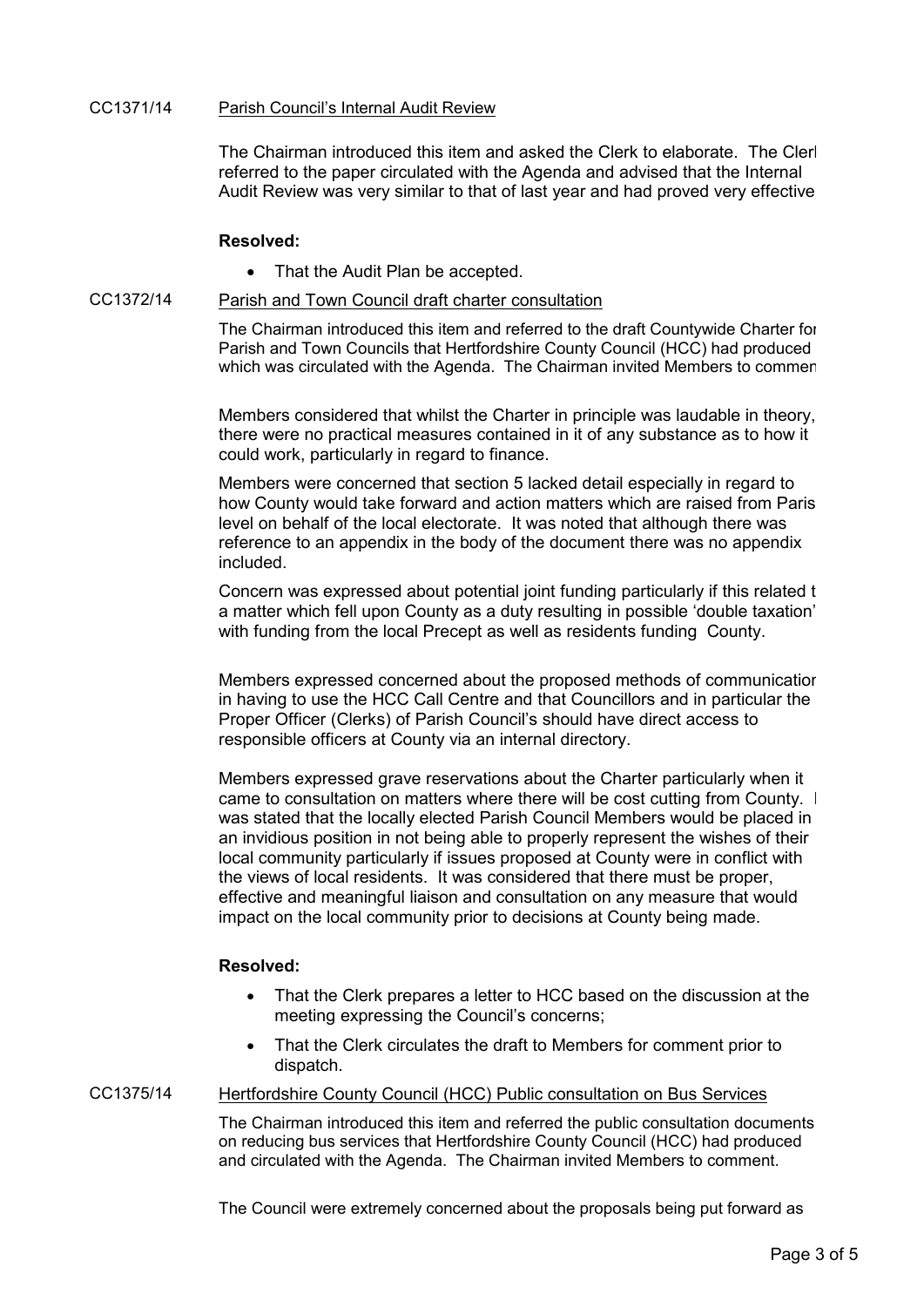any proposed withdrawal of services as intimated in the documents would have a devastating effect on those in Croxley Green whose only means of transport is the bus, particularly the elderly, those on low income and youngsters.

Members expressed their concern about the consultation process as those most likely to be affected by the withdrawal of bus services through Croxley may not be aware of the consultation and as a result would not have the opportunity of making any comments about the very services they use. This therefore could have a quite marked negative impact on the validity of the questionnaire results.

Members were concerned that it appeared that HCC had already pre-determined the outcome of the consultation as the proposals put forward would not have taken any account of any of the views expressed from the consultation, particularly as the questionnaire focuses on usage.

Members considered that once the consultation was completed and analysed, the data is made publicly available and any resulting proposals be circulated for consideration and further public consultation.

### **Resolved:**

- That the Clerk prepares a letter to HCC based on the discussion at the meeting expressing the Council's concerns;
- That the Clerk circulates the draft to Members for comment prior to dispatch.

## CC1374/14 Planning & Development Committee

The Chairman introduced this item and advised that due to other commitments Cllr Bennett may not be able to attend Planning and Development Committee meetings and therefore had considered it necessary to step down as Vice Chairman of that Committee.

Accordingly Cllr Julie-Isard Brown has been appointed Vice Chairman of the Planning and Development Committee and as Vice Chairman would also be appointed to the Finance & Administration Committee.

#### **Resolved:**

- To note that Cllr Julie-Isard Brown has been appointed Vice Chairman of the Planning & Development Committee and as Vice Chairman would also be appointed to the Finance & Administration Committee.
- CC1375/14 & CC1377/14 Supporting Papers and legislation and Consideration of a future Agenda item of 'Notice of Other Business'

The Chairman introduced these items. The Clerk pointed out that the proposer of the motions by way of his Supporting Papers was not present at the meeting and recommended the matters be deferred until the Member was present.

A Cllr pointed out that the matters could be proposed and seconded by members present to facilitate a debate and resolution.

The Chairman asked for a show of hands for the matters to be progressed at the meeting of which there were none.

Resolved:

• That the matters are deferred until the Council Meeting in September.

### CC1376/14 WW1 Commemoration

The Chairman introduced this item and asked Cllr Brading to elaborate. Cllr Brading referred to his emailed notes that the Clerk had circulated to Cllrs for information and reported that both he and Cllr Brand were representing the Council with a Group to take matters forward. The Group included All Saints' Church,